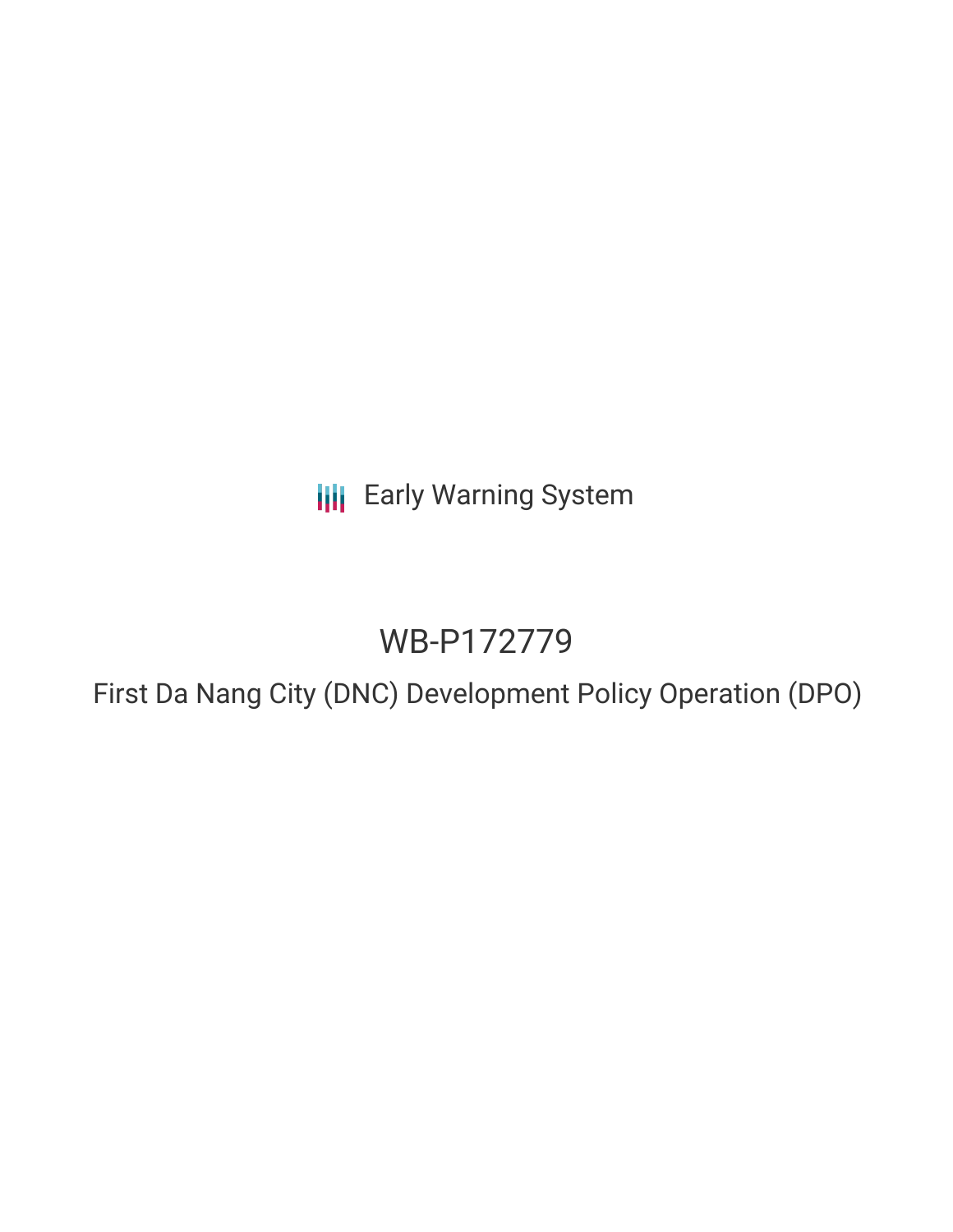

## **Quick Facts**

| <b>Countries</b>               | Vietnam                                         |
|--------------------------------|-------------------------------------------------|
| <b>Specific Location</b>       | Da Nang City                                    |
| <b>Financial Institutions</b>  | World Bank (WB)                                 |
| <b>Status</b>                  | Proposed                                        |
| <b>Bank Risk Rating</b>        |                                                 |
| <b>Borrower</b>                | Government of the Socialist Republic of Vietnam |
| <b>Sectors</b>                 | Law and Government                              |
| <b>Investment Type(s)</b>      | Loan                                            |
| <b>Investment Amount (USD)</b> | \$100.00 million                                |
| <b>Loan Amount (USD)</b>       | \$100.00 million                                |
| <b>Project Cost (USD)</b>      | \$100.00 million                                |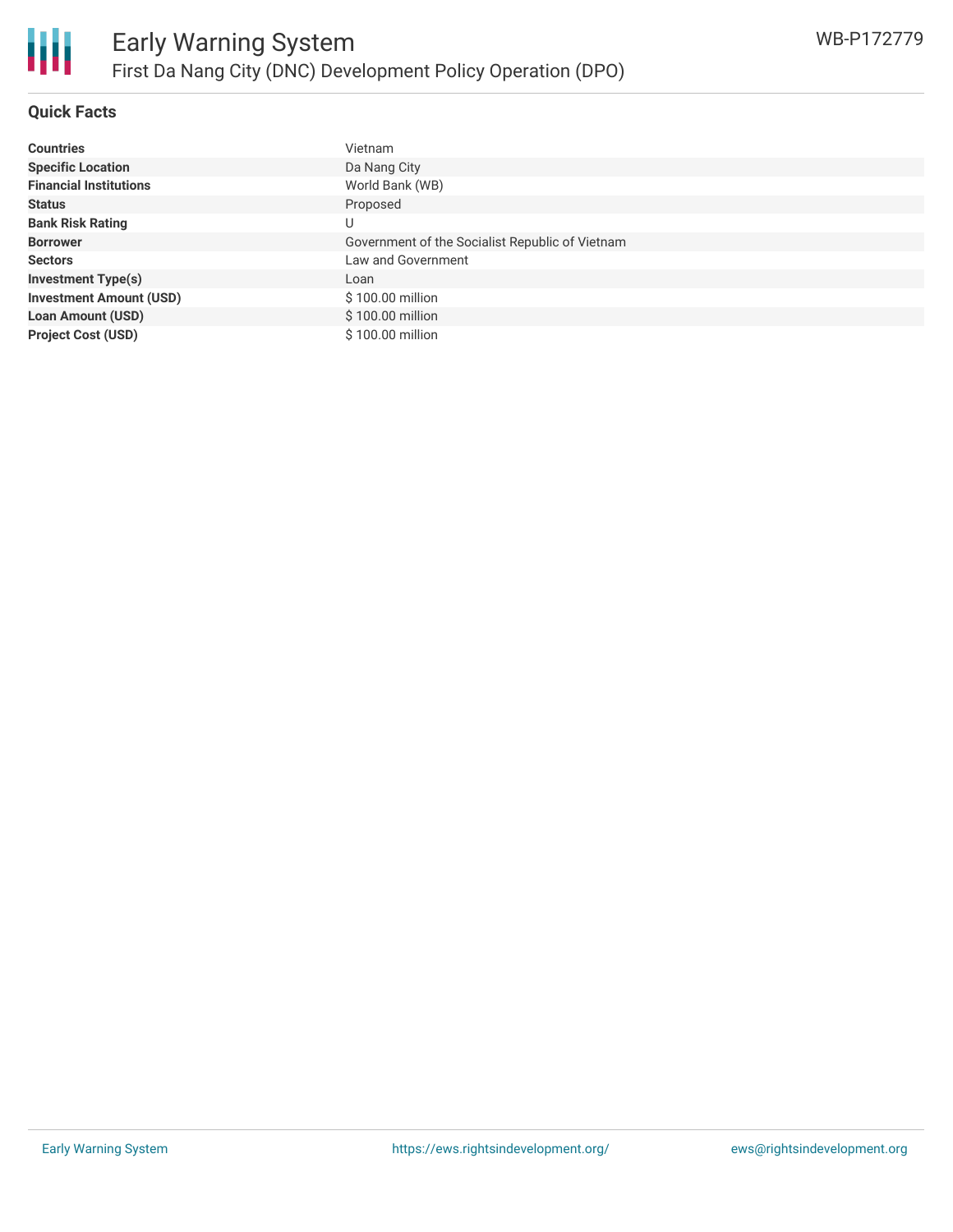

## **Project Description**

According to the bank document, "the operation supports Da Nang City to strengthen institutional foundations for sustainable economic and urban development. Specifically, the development objectives of the series are to contribute to

- (i) Enhanced competitiveness and innovation;
- (ii) Efficient fiscal governance; and
- (iii) Smart and sustainable urban management."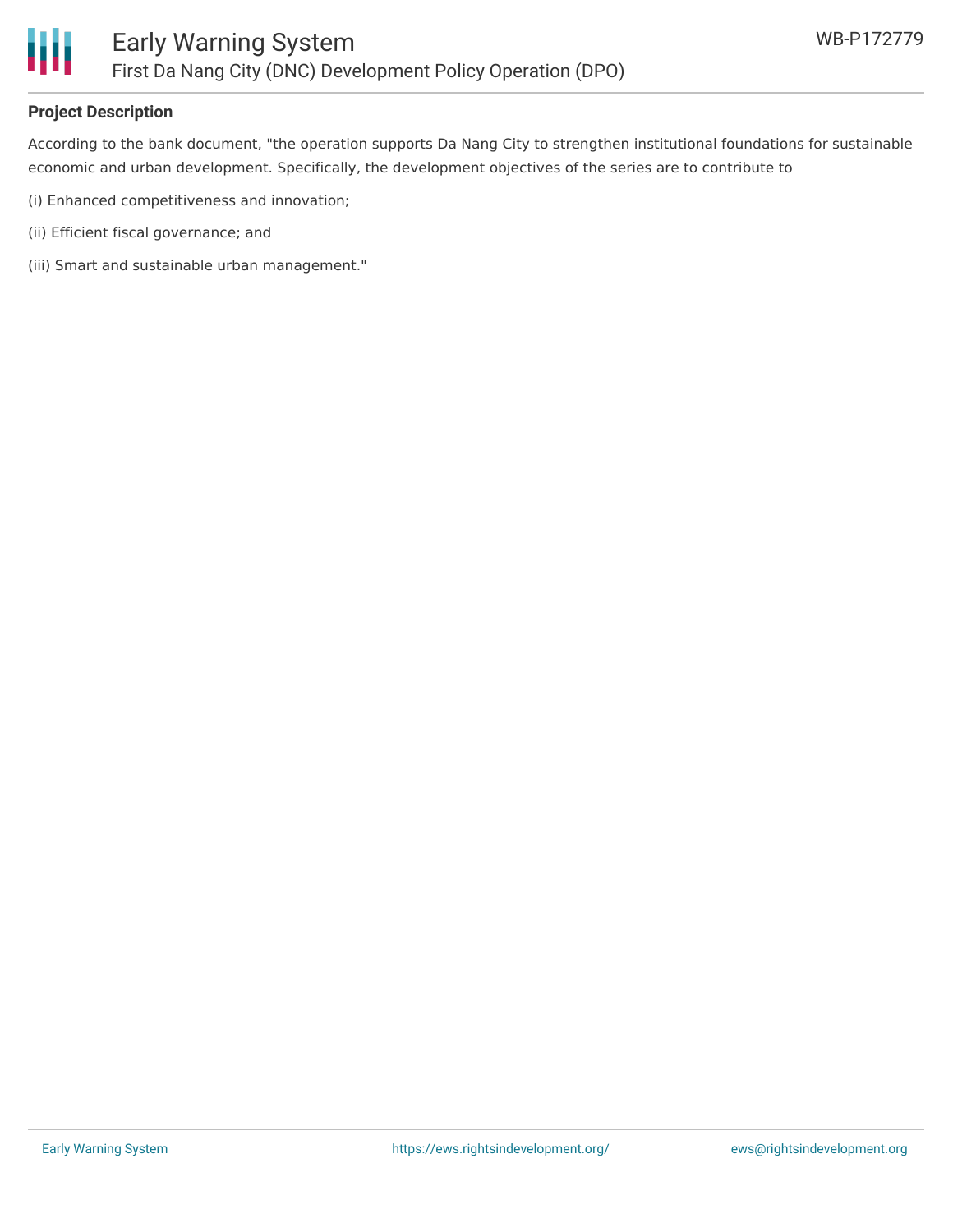

## **Investment Description**

World Bank (WB)